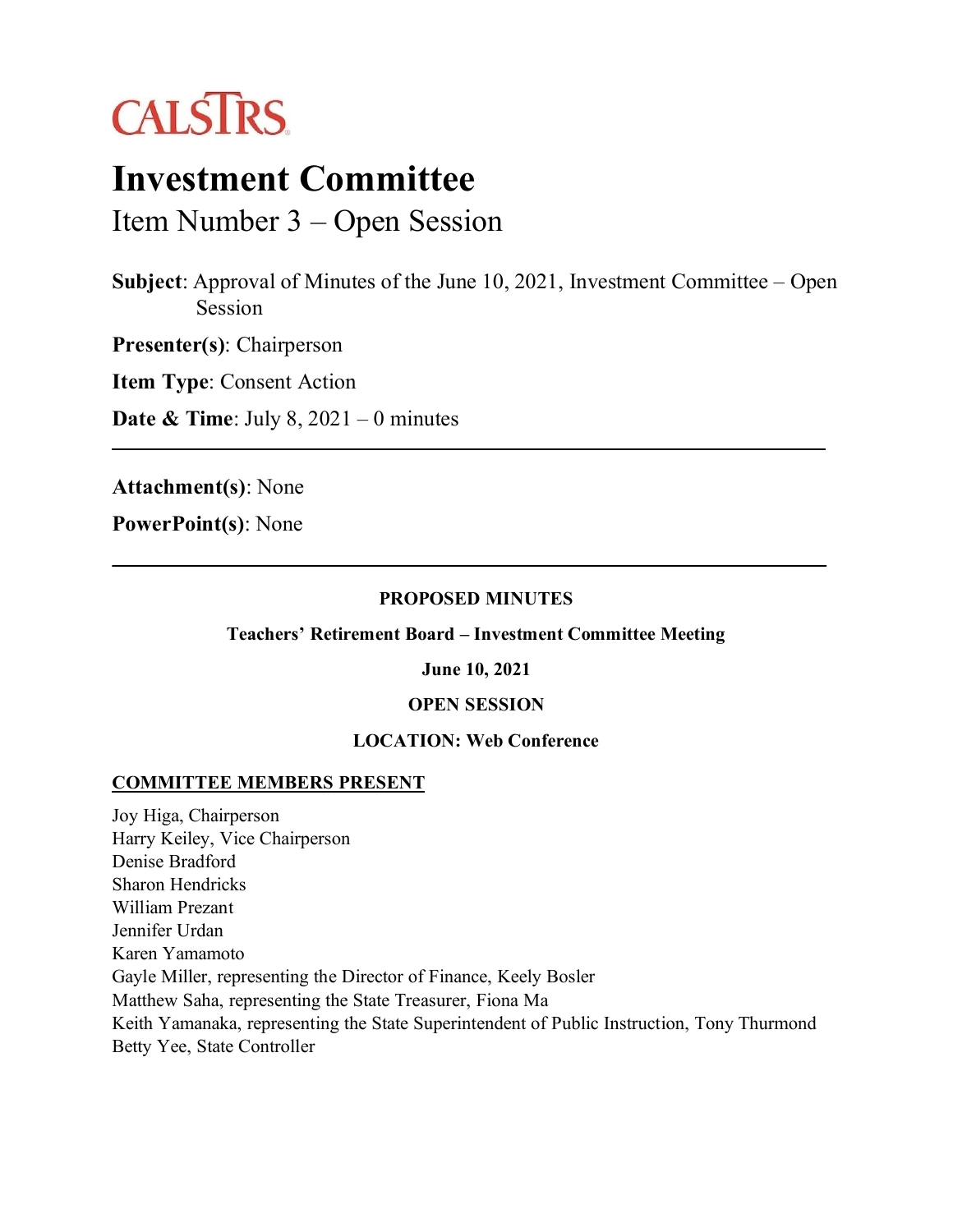Investment Committee – Item 3 July 8, 2021 Page 2

#### **OTHER BOARD MEMBERS PRESENT**

Jennifer Whitaker, representing the Director of Finance, Keely Bosler Frank Ruffino, representing the State Treasurer, Fiona Ma Lynn Paquin, representing the State Controller, Betty Yee

## **STAFF PRESENT**

Jack Ehnes, Chief Executive Officer Christopher Ailman, Chief Investment Officer Brian J. Bartow, General Counsel Ashish Jain, Chief Technology Officer Cassandra Lichnock, Chief Operating Officer Bill Perez, Chief Benefits Officer Teresa Schilling, Chief Public Affairs Officer Julie Underwood, Chief Financial Officer Scott Chan, Deputy Chief Investment Officer Mike DiRé, Director, Real Estate Shifat Hasan, Director, Investment Performance and Compliance Glenn Hosokawa, Director, Fixed Income Kirsty Jenkinson, Director, Sustainable Investments and Stewardship Strategies Geraldine Jimenez, Director, Investment Strategy and Risk June Kim, Director, Global Equities Paul Shantic, Director, Inflation Sensitive Steven Tong, Director, Risk Mitigating Strategies April Wilcox, Director, Investment Services Margot Wirth, Director, Private Equity Kelly Criss, Interim Director, Investment Operations David Murphy, Portfolio Manager, Global Equity Greg Arendt, Associate Portfolio Manager, Real Estate Stephen Hamilton, Senior Counsel

## **OTHER PRESENT**

Allan Emkin, Meketa Investment Group John Haggerty, Meketa Investment Group Steven Hartt, Meketa Investment Group Stephen McCourt, Meketa Investment Group Stephanie Sorg, Meketa Investment Group Taylor Mammen, RFA Ben Maslan, RFA Tiffany Reeves, Reinhart Boerner Van Deuren s.c. Diana Curiel, CTA Jen Jeng Arianna Anderson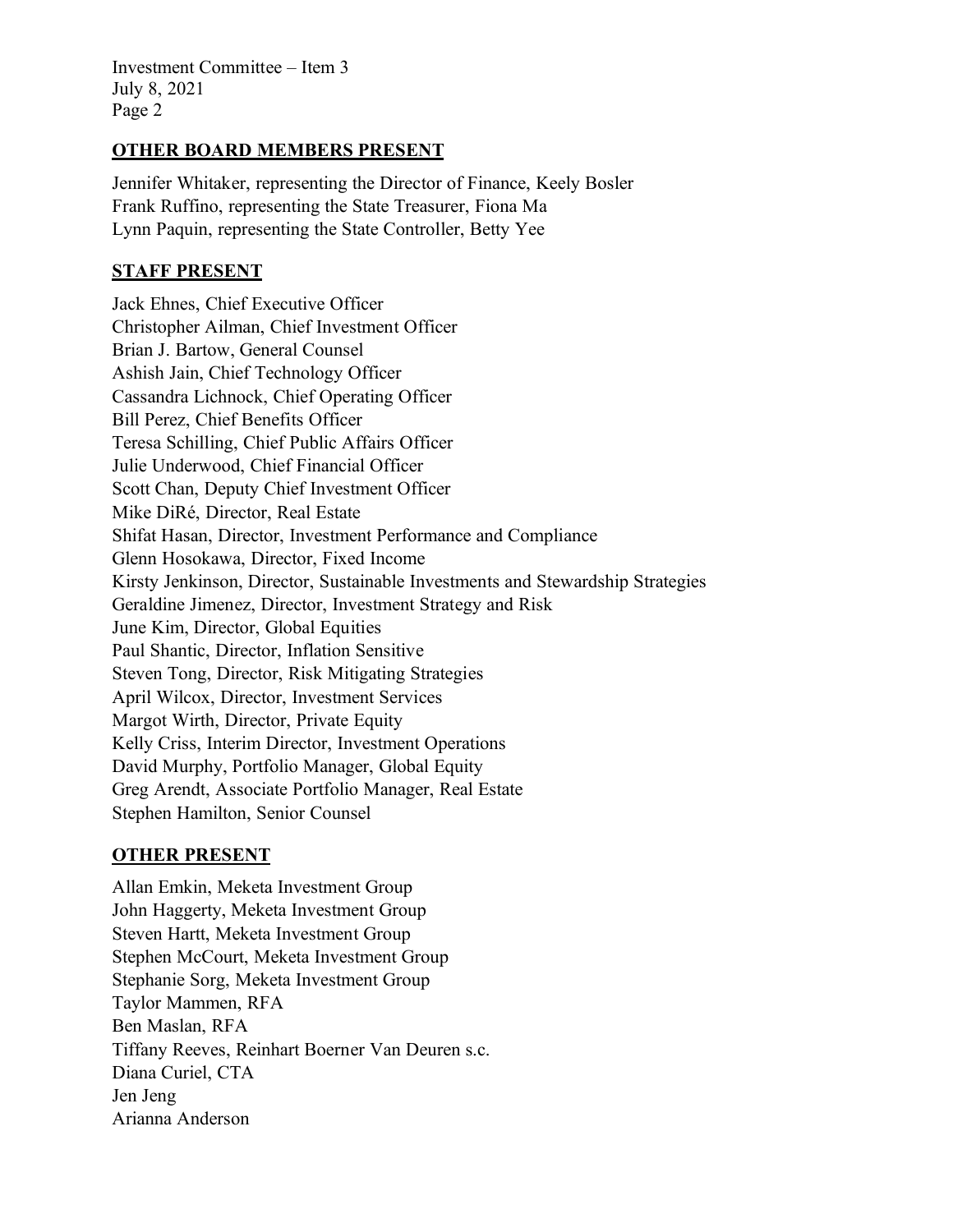Investment Committee – Item 3 July 8, 2021 Page 3

Tiki Jim Baker Paula Buell Naomi Rubalcava, Youth vs Apocalypse Lynne Nittler, Kevin Welch,CTA Joan Lowman Suzanne Hume, CalRTA Ed Foglia, CTA Jennifer Baker, CalRTA Jane Vosburg, Fossil Free California

A quorum being present, Chairperson Higa called the Open Session meeting of the Investment Committee meeting to order at 9:02 a.m.

# **I. APPROVAL OF COMMITTEE AGENDA (Item 1)**

**MOTION** duly made by Controller Yee, seconded by Ms. Miller, and carried to approve the Committee Agenda.

| Members Voting                                             | Aye | Nay | Abstain |
|------------------------------------------------------------|-----|-----|---------|
| Ms. Bradford                                               | Χ   |     |         |
| Ms. Hendricks                                              | Х   |     |         |
| Mr. Keiley                                                 | X   |     |         |
| Mr. Prezant                                                | X   |     |         |
| Ms. Urdan                                                  | X   |     |         |
| Ms. Yamamoto                                               | X   |     |         |
| Ms. Miller, for the Director of Finance                    | X   |     |         |
| Mr. Saha, for the State Treasurer                          | Х   |     |         |
| Mr. Yamanaka, for the Superintendent of Public Instruction | X   |     |         |
| Controller Yee                                             | X   |     |         |

## **II. OPPORTUNITIES FOR STATEMENTS FROM THE PUBLIC (Item 2)**

The committee heard from Ms. Curiel who questioned the amount of losses sustained by the fund as a result of divestment from tobacco companies.

The committee heard from Ms. Jeng, Ms. Anderson and Tiki who complained about the management practices of single-family home landlord Havenbrook Homes (owned in part by Ares Management Corporation).

The committee heard from Mr. Baker who discussed Ares Management Corporation's ownership stake in Havenbrook Homes/Front Yard Residential and relayed observations of disproportionate eviction activity by the company in minority neighborhoods in Georgia.

The committee heard from Ms. Buell, Ms. Rubalcava and Ms. Nittler who urged the committee to divest from Enbridge, Inc.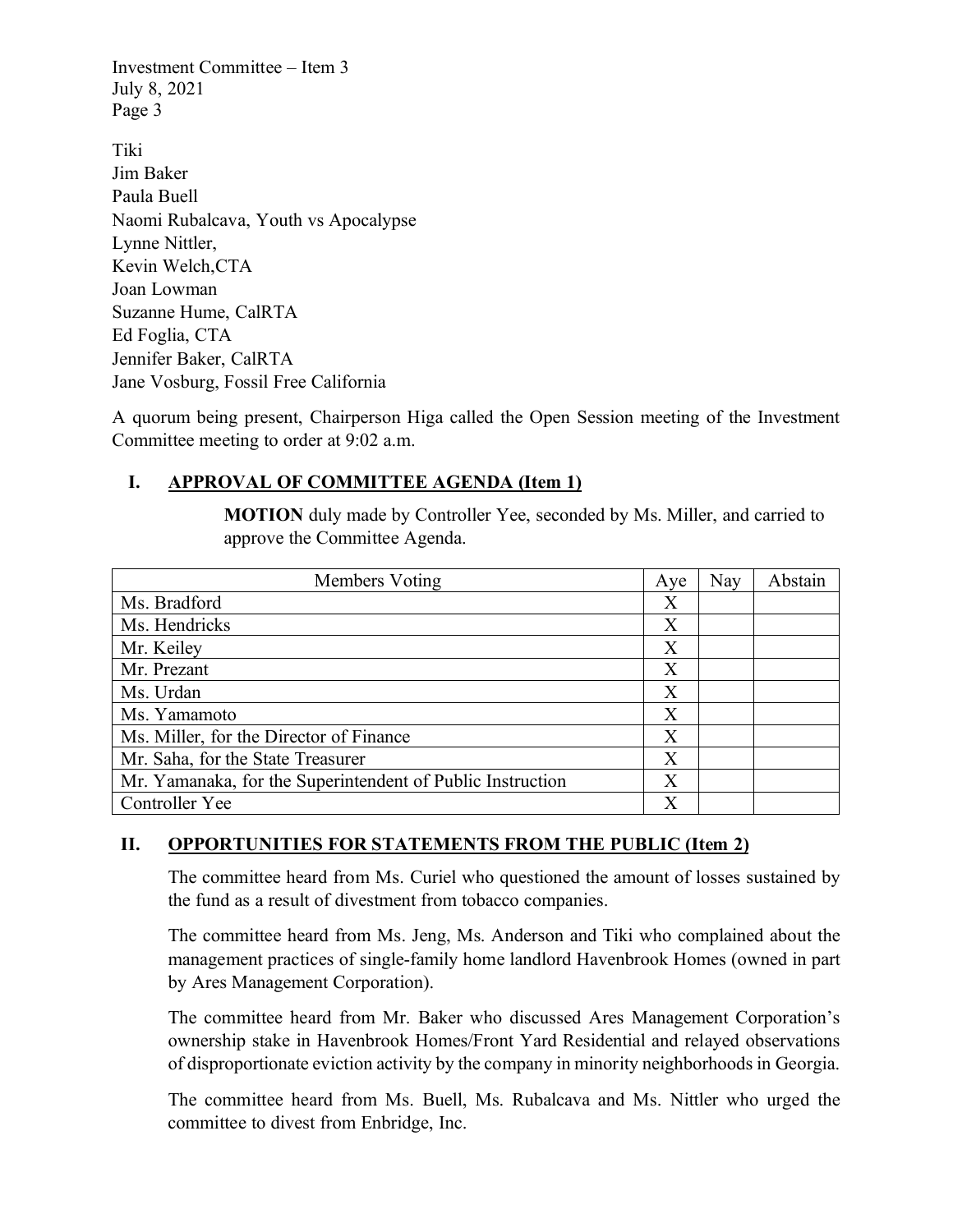The committee heard from Mr. Welch who urged CalSTRS to continue its policy of company engagement on the issue the global energy transition as opposed to divestment in order to safeguard teacher's pensions.

The committee heard from Ms. Lowman who took issue with CalSTRS focus on engagement in lieu of divestment from fossil fuel companies and stated that divestment from fossil fuels has been shown to be more profitable.

The committee heard from Ms. Hume, who urged divestment from fossil fuel companies, including Enbridge.

The committee heard from Mr. Foglia who thanked Mr. Ehnes for his years of service as CEO and his leadership and engagement work on climate change at CalSTRS.

The committee heard from Ms. Baker who commented on the economic vulnerability of many retired California teachers, the need for CalSTRS to maximize investment returns to protect all retired teachers' pensions and to consider divestment on a statewide basis so that losses are not borne by CalSTRS member's alone.

# **III. APPROVAL OF THE MINUTES OF THE MARCH 4, 2021 AND MARCH 19, 2021, INVESTMENT COMMITTEE MEETING – OPEN SESSION (Item 3)**

The minutes of the March 4, 2021 and March 19, 2021, Investment Committee Meeting – Open Session were approved by the consent of the committee.

| Members Voting                                             | Aye | Nay | Abstain |
|------------------------------------------------------------|-----|-----|---------|
| Ms. Bradford                                               | Χ   |     |         |
| Ms. Hendricks                                              | Χ   |     |         |
| Mr. Keiley                                                 | Χ   |     |         |
| Mr. Prezant                                                | Χ   |     |         |
| Ms. Urdan                                                  | X   |     |         |
| Ms. Yamamoto                                               | X   |     |         |
| Ms. Miller, for the Director of Finance                    | X   |     |         |
| Mr. Saha, for the State Treasurer                          | X   |     |         |
| Mr. Yamanaka, for the Superintendent of Public Instruction | X   |     |         |
| Controller Yee                                             | Х   |     |         |

# **IV. PRIVATE EQUITY INVESTMENT CONSULTANT INTERVIEW RESULTS (Item 4)**

The staff recommended Private Equity Specialty Board Consultant was approved by the consent of the committee.

| Members Voting | Ave | <b>Nay</b> | Abstain |
|----------------|-----|------------|---------|
| Ms. Bradford   |     |            |         |
| Ms. Hendricks  |     |            |         |
| Mr. Keiley     |     |            |         |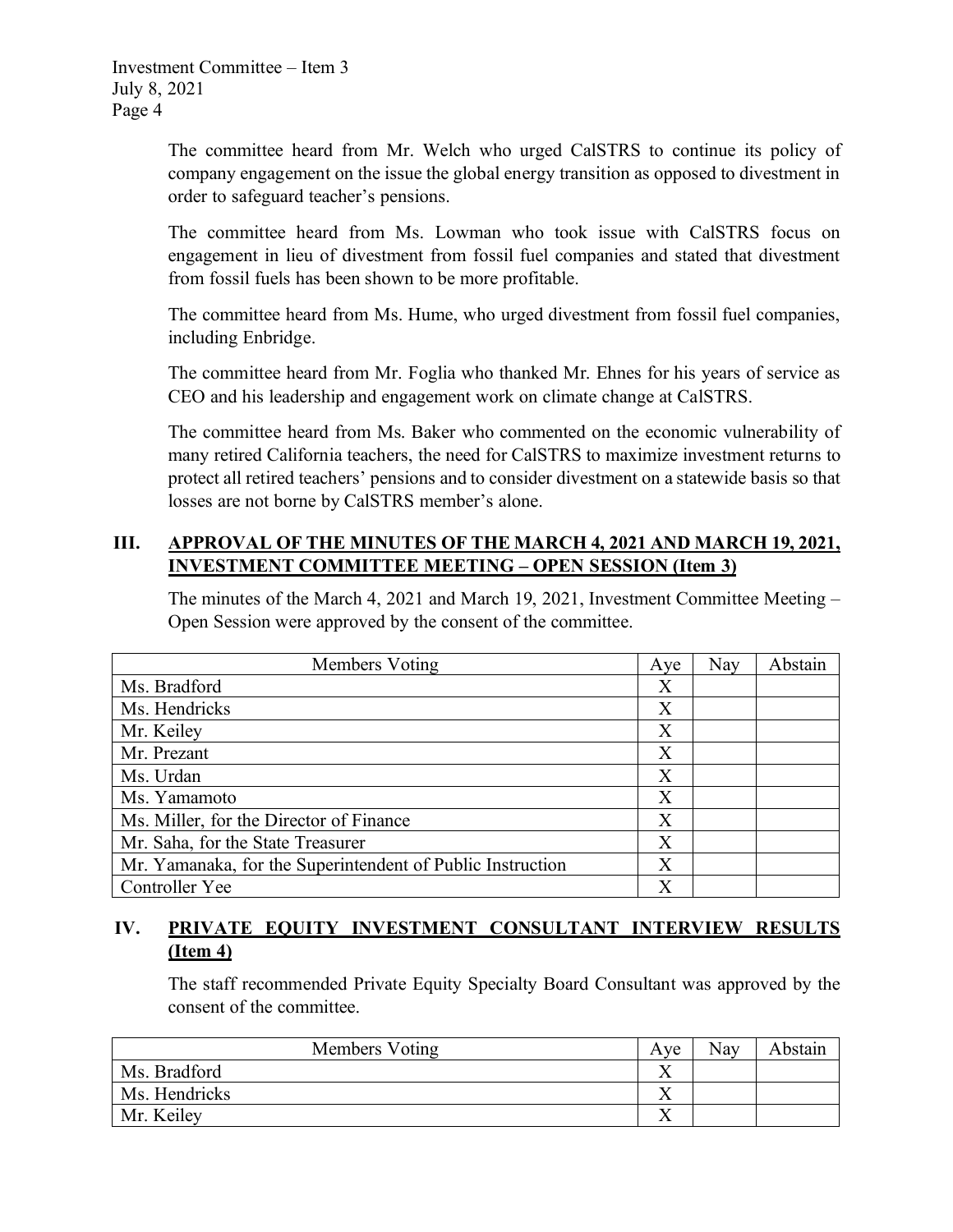Investment Committee – Item 3 July 8, 2021 Page 5

| Mr. Prezant                                                |  |  |
|------------------------------------------------------------|--|--|
| Ms. Urdan                                                  |  |  |
| Ms. Yamamoto                                               |  |  |
| Ms. Miller, for the Director of Finance                    |  |  |
| Mr. Saha, for the State Treasurer                          |  |  |
| Mr. Yamanaka, for the Superintendent of Public Instruction |  |  |
| Controller Yee                                             |  |  |

# **V. COMMITTEE WORK PLAN INPUT FOR FY 2021-2022 (Item 5)**

The Committee Work Plan for FY 2021-2022 was received by the committee.

#### **VI. GREEN TEAM REPORT (Item 6)**

The Green Team Report was received by the committee.

The committee heard from Ms. Vosburg who urged CalSTRS to divest from fossil fuels and warned that time was running out to avoid climate catastrophe.

# **VII. RISK MITIGATING STRATEGIES POLICY REVISION – SECOND READING (Item 7)**

The committee received the Risk Mitigating Strategies Policy Revision – Second Reading from Mr. Tong. The committee discussed the prudence of the new sub-strategy target allocations and the effect the proposed changes could have on the performance of the portfolio under different scenarios. The committee also discussed the proposed incorporation of a dynamic benchmark weighting and any potential effects on compensation and incentives.

**MOTION** duly made by Ms. Miller, seconded by Controller Yee, and carried to adopt the staff recommended revisions to the RMS policy.

| Members Voting                                             | Aye | Nay | Abstain |
|------------------------------------------------------------|-----|-----|---------|
| Ms. Bradford                                               | X   |     |         |
| Ms. Hendricks                                              | X   |     |         |
| Mr. Keiley                                                 | X   |     |         |
| Mr. Prezant                                                | X   |     |         |
| Ms. Urdan                                                  | Χ   |     |         |
| Ms. Yamamoto                                               | X   |     |         |
| Ms. Miller, for the Director of Finance                    | X   |     |         |
| Mr. Saha, for the State Treasurer                          | Χ   |     |         |
| Mr. Yamanaka, for the Superintendent of Public Instruction | X   |     |         |
| Controller Yee                                             | X   |     |         |
| Ms. Higa                                                   | X   |     |         |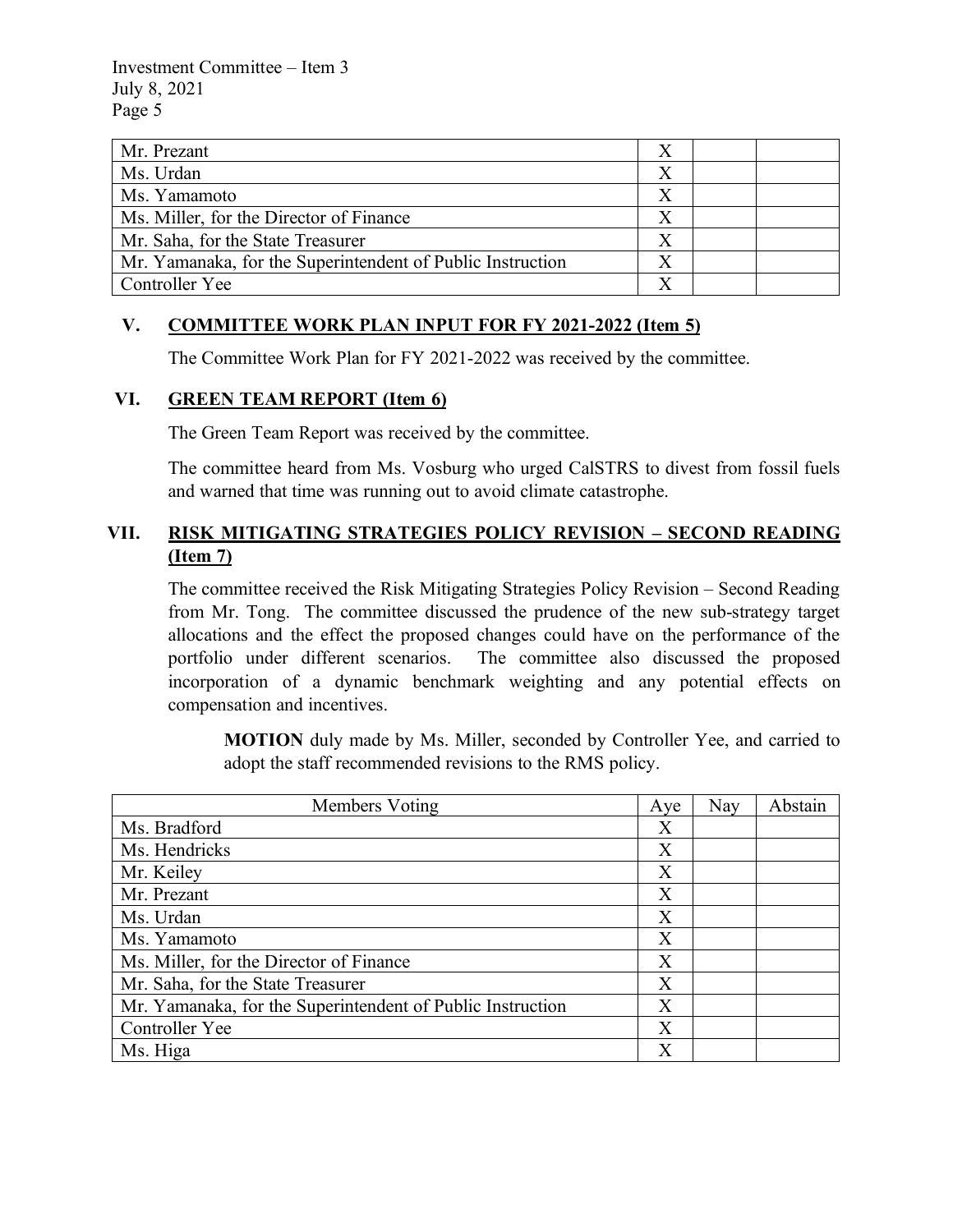# **VIII. INVESTMENT POLICY REVISIONS – REAL ESTATE POLICY REVISION – FIRST READING (Item 8a)**

The committee received the first reading of the Real Estate Policy Revision from Mr. DiRé and Mr. Arendt. The committee discussed the proposed changes to permitted leverage levels, staff's ability to influence leverage levels in non-control type investments, and the types of reporting on leverage use in the portfolio. The committee also discussed staff's discretionary authority with respect to the size of new manager allocations, environmental liability policy language, and oversight of the real estate investment guidelines. The committee considered clarifying policy language surrounding low-income tenant displacement and control versus non-control investment positions.

# **IX. INVESTMENT POLICY REVISIONS – GLOBAL EQUITY POLICY REVISION – FIRST READING (Item 8b)**

The committee received the first reading of the Global Equity Policy Revision –Benchmark from Ms. Kim and Mr. Murphy. The committee discussed the potential compensation policy impact of the recommended change to the global equity benchmark. Mr. McCourt indicated Meketa was comfortable with any delay between a change to the global equity benchmark and a subsequent review and/or change to the compensation policy.

# **X. CHIEF INVESTMENT OFFICER'S REPORT (Item 9)**

The committee received the Chief Investment Officer's Report from Mr. Ailman, who discussed the remarkable gains in the market and the total portfolio post-pandemic, current asset allocation levels and the growing concern around increasing inflation figures. Mr. Ailman also updated the committee on the house view of the market for positioning the fund in the near term. The committee discussed the use of leverage in the context of rising interest rates, both in the private asset portfolio and on a systemwide basis, as well as the use of currency exposure across the portfolio.

# **XI. REVIEW INFORMATION REQUESTS (Item 10)**

Pursuant to item 8a, the committee requested future reporting include information on the levels of leverage within the real estate portfolio with a breakdown between control and non-control investment positions. Also pursuant to item 8a, the committee requested that staff review and clarify real estate policy language surrounding low-income tenant displacement with respect to control and non-control investment types.

Pursuant to item 8b, the committee requested that staff ensure there is a process surrounding the impact of investment policy changes on subsequent compensation policy benchmarking/target decision making by the board.

Pursuant to item 9, the committee requested future board reports contain information on the fund's currency exposure across the portfolio.